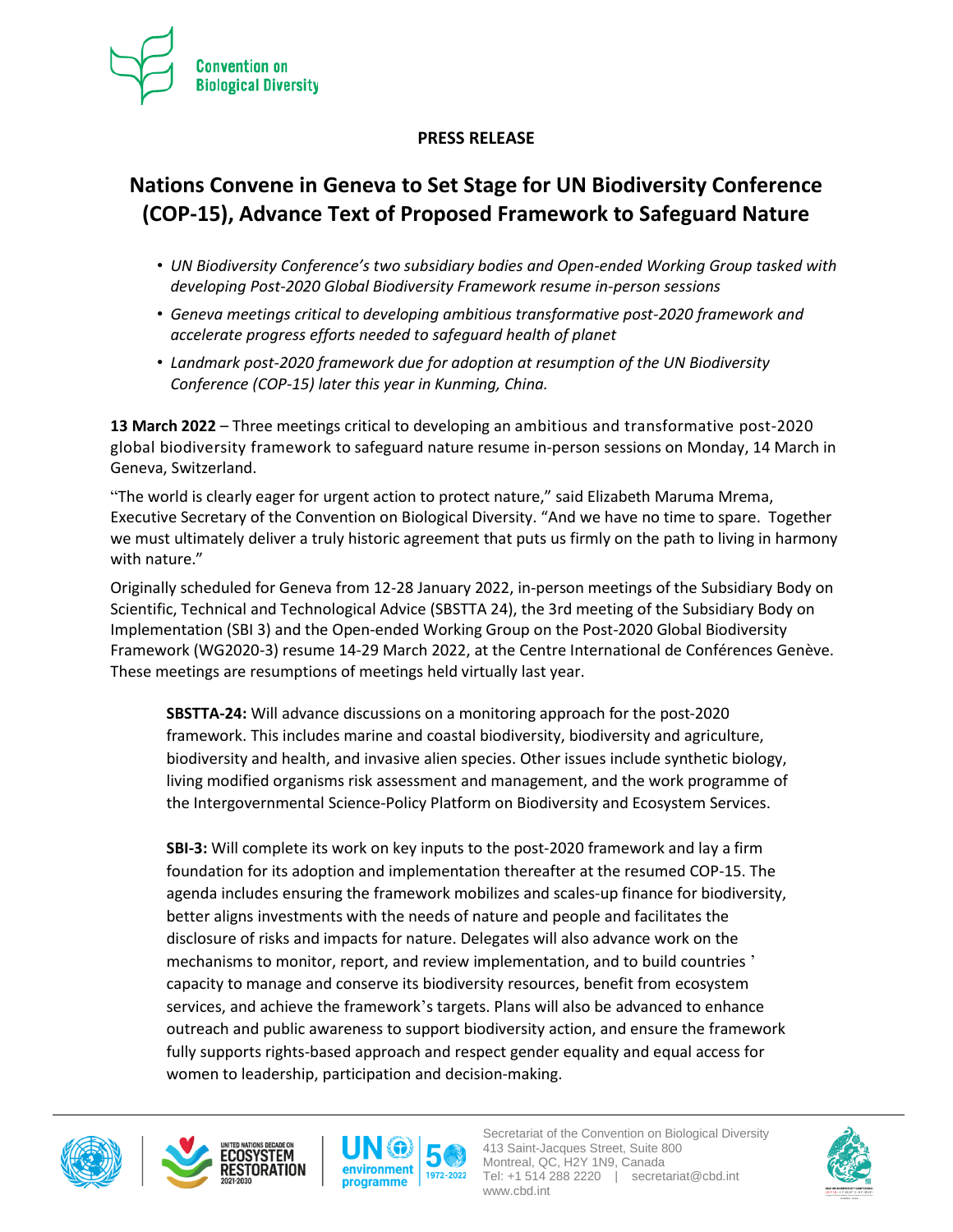SBI-3 also continues its work on implementing the Convention's other instruments: the Cartagena Protocol on Biosafety, the Nagoya Protocol on Access and Benefit-sharing, and the Working Group on Article 8(j) and Related Provisions related to traditional knowledge.

**WG2020-3:** Discussions will centre on agreeing action needed to reach the 2050 Vision of living in harmony with nature, defining how performance will be tracked and reported, and ultimately determining how success will be defined. This includes addressing the five drivers of biodiversity loss - land sea use change, unsustainable exploitation, climate change, pollution, and invasive alien species - and relevant indirect drivers such as unsustainable production and consumption. Discussions are based on the first draft post-2020 framework released last July, which includes a long-term vision to 2050 and mediumterm milestone mission to 2030 plus 4 goals and 21 actions targets addressing both direct and indirect drivers of biodiversity loss. Other issues to be covered include resource mobilization, the financial mechanism, and access to digital sequence information from genetic resources and sharing the benefits from their use.

The meeting is also expected to decide and announce the dates of the resumed UN Biodiversity Conference later this year in Kunming, China, at which the landmark and blue print post-2020 global biodiversity framework is due for adoption.

## **NOTES TO EDITORS**

Scenario note for resumed sessions[: www.cbd.int/doc/c/bc77/c051/1ccbadeca1dbc05f6b43f62f/sbstta-](http://www.cbd.int/doc/c/bc77/c051/1ccbadeca1dbc05f6b43f62f/sbstta-24-01-add2-rev2-en.pdf)[24-01-add2-rev2-en.pdf](http://www.cbd.int/doc/c/bc77/c051/1ccbadeca1dbc05f6b43f62f/sbstta-24-01-add2-rev2-en.pdf)

Meeting documents**:** [www.cbd.int/conferences/geneva-2022](http://www.cbd.int/conferences/geneva-2022)

Live streaming of the plenary, working groups and press events: [www.youtube.com/channel/UCxbZXwErW\\_DsBdPR33q-JGQ](http://www.youtube.com/channel/UCxbZXwErW_DsBdPR33q-JGQ)

CBD YouTube channel: [www.youtube.com/c/ConventiononBiologicalDiversity](http://www.youtube.com/c/ConventiononBiologicalDiversity)

Information on media accreditation: [www.cbd.int/conferences/geneva-2022/media](http://www.cbd.int/conferences/geneva-2022/media)

Post-2020 global biodiversity framework: [www.cbd.int/article/draft-1-global-biodiversity-framework](http://www.cbd.int/article/draft-1-global-biodiversity-framework)

The WG2020 Co-Chairs, with support from the CBD Secretariat, have prepared 25 one-pagers as an information supplement to the first draft of the post-2020 global biodiversity framework: [www.cbd.int/article/first-draft-global-biodiversity-framework-one-pagers](http://www.cbd.int/article/first-draft-global-biodiversity-framework-one-pagers)

The UN Biodiversity Conference in Kunming China is made up of the 15th meeting of the Conference of the Parties to the Convention on Biological Diversity [\(www.cbd.int/meetings/COP-15\)](http://www.cbd.int/meetings/COP-15); the 10th meeting of the Conference of the Parties serving as the meeting of the Parties to the Cartagena Protocol on Biosafety [\(www.cbd.int/meetings;](http://www.cbd.int/meetings) COPMOP-10) the 4th meeting of the Conference of the Parties serving as the meeting of the Parties to the Nagoya Protocol on Access and Benefit-sharing [\(www.cbd.int/meetings/NP-MOP-04\)](http://www.cbd.int/meetings/NP-MOP-04)